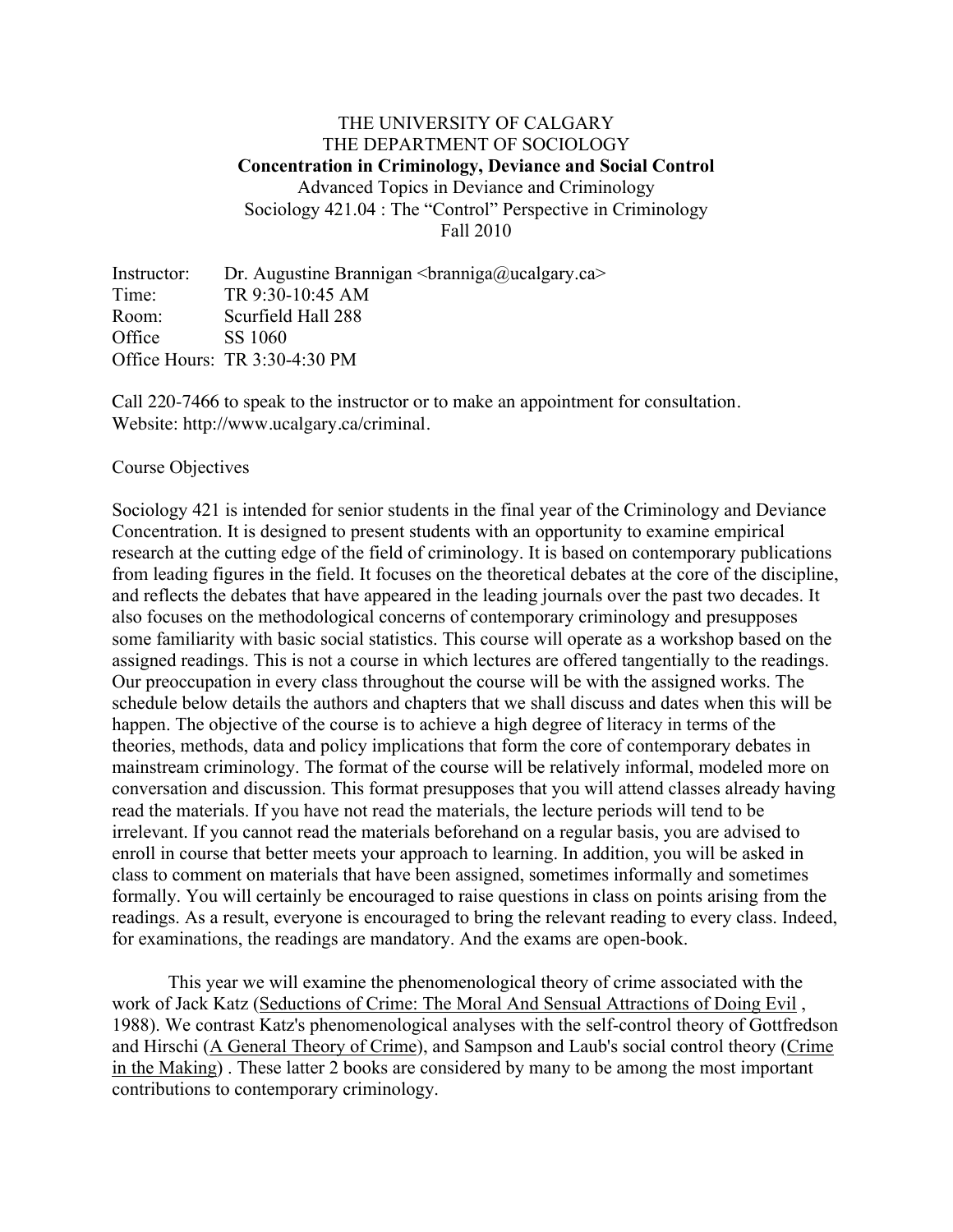Required Readings:

- 1. Jack Katz, Seductions of Crime: The Moral and Sensual Attractions of Doing Evil, NY: Basic Books 1988
- 2. Michael Gottfredson and Travis Hirschi, A General Theory of Crime, Stanford University Press, 1990.
- 3. Robert Sampson and John Laub, Crime in the Making: Pathways and Turning Points Through Life, Harvard University Press, 1993.

# THE GRADE DISTRIBUTION

 $A+ 90\% +$ A  $85\%+$  $A - 80\% +$ B+ 77%+ B 73%+  $B - 70\% +$  $C_{+}$  67%+  $C = 63% +$  $C- 60\% +$  $D+ 55\% +$ D  $50\%$ F  $<$  50%

Course completion is based on the combined grade (not requiring pass on all aspects of the evaluations). The aggregate grade performance for this course assumes a normal distribution with a mean and median in the B range. Results may vary by class. Distributions are not automatically normalized but exam results are reviewed to eliminate questions that significantly bias the responses.

There are 2 required examinations in the course. They are open-book, short answer and/or multiple-choice. They are scheduled for (i) Tuesday, October 12th (35%) and (ii) Tuesday, November 9th (35%). There is also a written assignment due December  $20^{th}$  (20%) based on a critique of the book by Sampson and Laub. There will also be 10% for class participation and presentation. Every student will present and explain a table from Sampson and Laub's book (this may be done with a partner). Presentations will be scheduled for Nov  $23rd - Dec 9<sup>th</sup>$ .

Computers are permitted in class for note-taking but computers and other electronic devices are forbidden during exams, including calculators.

The open book examinations: The purpose of an open book examination is to encourage a close and careful reading of the assigned materials. This is a prerequisite to a critique and comprehension of each individual contribution. Mastery of the required readings should be enabled by punctual reading and by classroom discussion as per the schedule. The open book format alleviates pressure to memorize mindlessly and permits consultation of the texts on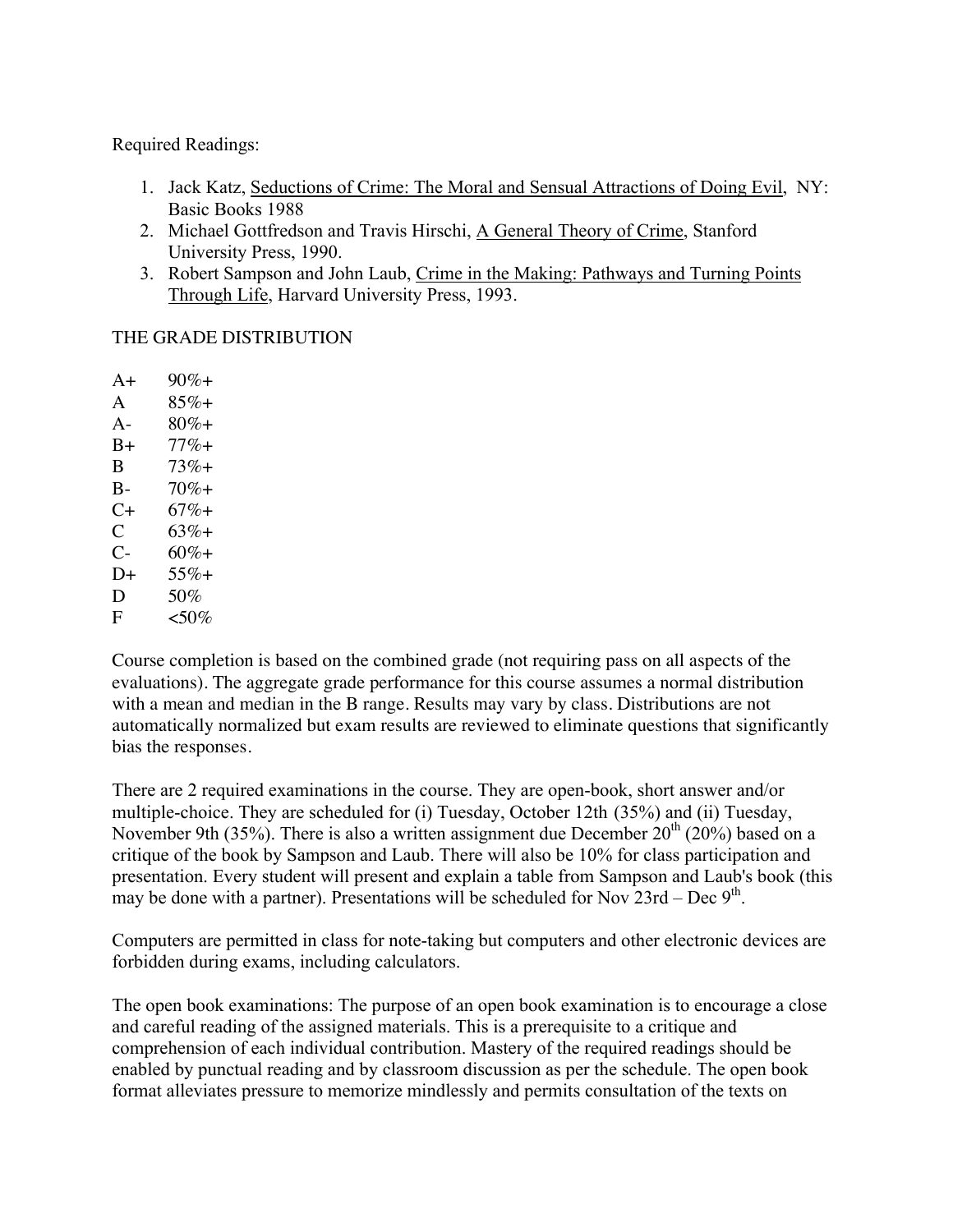specific questions. However, students are advised that reliance on the open sources where there is only a passing knowledge of the text is bound to result in failure.

The written assignment will involve an analysis of the statistical table presented in class in the context of the overall model along with an assessment of the merits of the book as a whole. Maximum length is 10 pages.

Participation: For many of us, speaking in public can be difficult, at least in the beginning. However in 421, we want to create an atmosphere that encourages and respects mutual verbal participation in the class. We will proceed by mutual introductions, by group discussions, and by questions and answers. These inquiries are invited individually and collectively, publicly and in confidence. The paramount considerations here are high expectations in terms of performance hand in hand with fairness in terms of evaluation.

### Graduating Profile:

Students who successfully complete this course will have achieved a sophisticated appreciation of the nature of crime patterns, particularly within the "social control" perspective. This is the dominant paradigm today in North American criminology. They will have an appreciation of the linkage between one's theoretical perspective, one's methodological design and the use/non-use of various statistics in criminology and the implications of theories for specific public policies. They will also understand some of the major limitations of a narrow conception of crime from any particular disciplinary perspective, and the need to pursue interdisciplinary knowledge of crime. As academics, they will have an above average literacy in respect of the professional contributions in the leading presses, their strengths and limitations. As citizens, they will have a unique ability to contribute knowledgeably to discussions of crime and criminal justice policies. And as prospective employees, they will have a sophisticated knowledge of crime patterns and crime trends and some practical insight about what society can reasonably expect to do to respond to them.

Responsibilities of the Student:

1. A careful and punctual reading of the required material.

2. Regular attendance at lectures and participation in class discussions and questions.

3. Advance notice to the instructor or the Department of Sociology office (220-6501) if unable to comply with the schedule of assignments due to illness. Students who do not give this advance notice may be barred from retaking tests.

4. Students are asked to familiarize themselves with University Regulations covering plagiarism.

5. Students who are having difficulty with the course are advised to contact the Professor immediately to discuss the situation.

6. Cell phones must be shut off during class lectures and exams.

Schedule

| Week/Date  | uesday                  | hursdav |
|------------|-------------------------|---------|
| Week.      | Theory                  | Ch      |
| Sept 14-16 | Introduction to Control | Katz C  |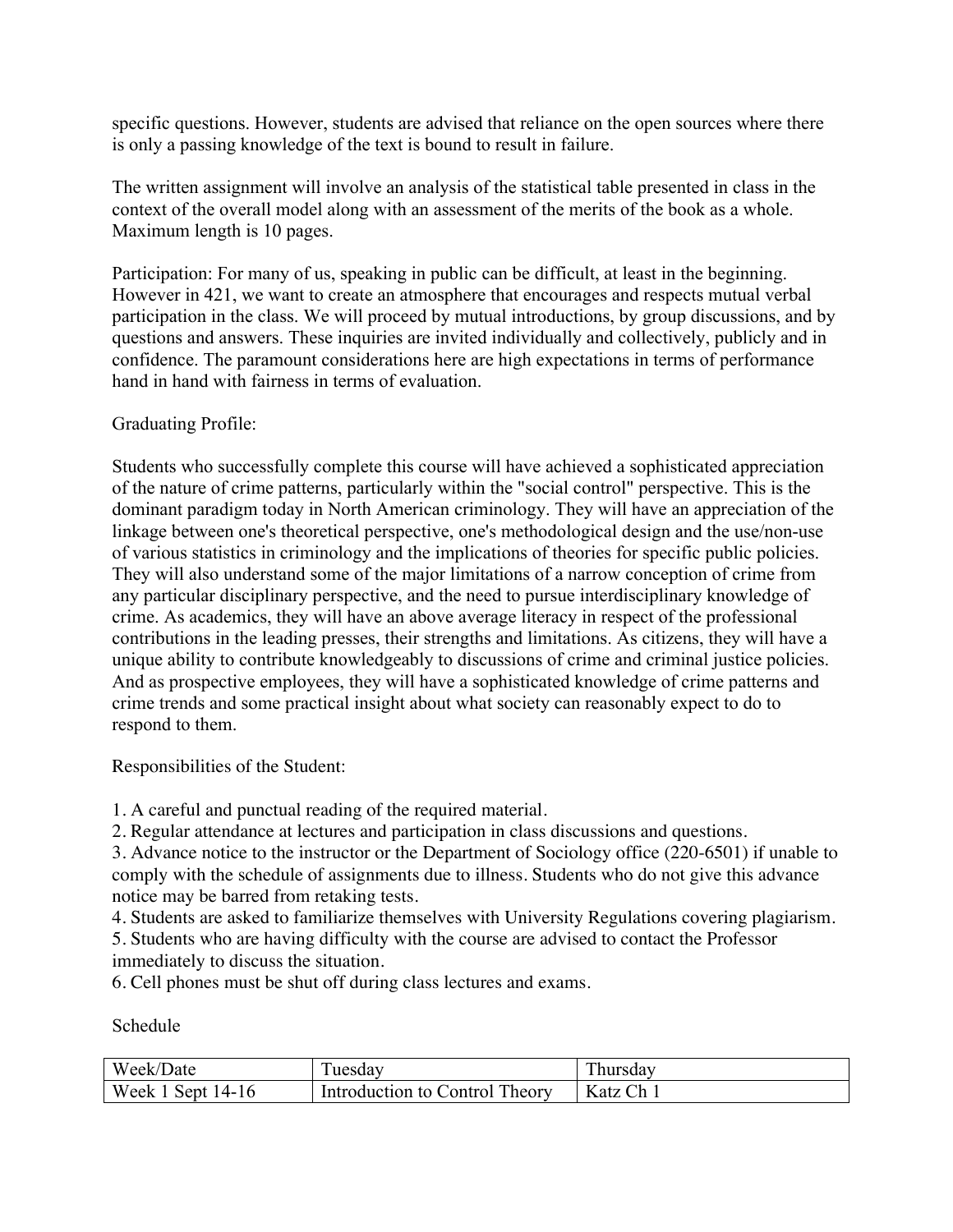| Week 2 Sept 21-23    | Katz Ch 2                      | Katz Ch 3-4                 |  |
|----------------------|--------------------------------|-----------------------------|--|
| Week 3 Sept 28-30    | Katz Ch 5                      | Katz Ch 6-7                 |  |
| Week 4 Oct 5-Oct 7   | Katz Ch 8                      | Katz Ch 9                   |  |
| Week 5 Oct 12-14     | First Exam 35%                 | G&H Preface and Ch 1        |  |
| Week 6 Oct 19-21     | G&H Ch 2                       | G&H Ch 3-4                  |  |
| Week 7 Oct 26-28     | G&H Ch 5                       | G&H Ch 6-7                  |  |
| Week 8 Nov 2-4       | G&H 8-9-10                     | G&H Ch 11-12                |  |
| Week 9 Nov 9-11      | Second Exam 35%                | Remembrance Day-No classes  |  |
| Week 10 Nov 16-18    | S&L Ch 1                       | S&L Ch 2-3                  |  |
| Week 11 Nov 23-25    | S&L Ch 4: Presentations 10%    | S&L Ch 5: Presentations 10% |  |
| Week 12 Nov 30-Dec 2 | S&L Ch 6: Presentations $10\%$ | S&L Ch 7: Presentations 10% |  |
| Week 13 Dec 7-9      | S&L Ch 8 Presentations 10%     | S&L Ch 9: Presentations 10% |  |
|                      |                                | Dec 20: Monday              |  |
|                      |                                | Final Paper 20%             |  |

#### **Summary**

| First Exam (12 Oct) |     | 35%  |
|---------------------|-----|------|
| Second Exam (9 Nov) | 35% |      |
| Essay (December 20) |     | 20%  |
| Class presentation  |     | 10%  |
| <b>Total</b>        |     | 100% |

**Emergency Exits:** In case of the need for an emergency exit from the lecture theatre, everyone is advised to depart to the exterior of the building on the south exit doors.

**Exam Policies:** You must provide advance notice to the instructor if you are unable to take an exam. All requests for deferral of an examination due to health reasons must be accompanied by written documentation as outlined in the University Calendar and should be obtained while the student has the physical or emotional problem rather than after recovery. Deferred exams may be allowed in the following circumstances: illness, domestic affliction or religious conviction. If you have missed an exam for a legitimate reason, you will be able to write a "make up" exam in compliance with the departmental re-scheduling policy. The date and location will be at the convenience of the Sociology Department. Travel arrangements and misreading of the syllabus are not valid reasons for requesting a deferred exam. Deferred exams will not be granted if it is determined that just cause is not shown by the student. Nonetheless, the instructor will accommodate the student needs to the extent feasible and reasonable.

**Ethics Research:** Students are advised that any research with human subjects--including any interviewing (even with friends and family), opinion polling, or unobtrusive observation- must have the approval of the Departmental Ethics Committee. In completing course requirements, students must not undertake any human subjects research without discussing their plans with the instructor, to determine if ethics approval is required. This will not influence this course as no research is required.